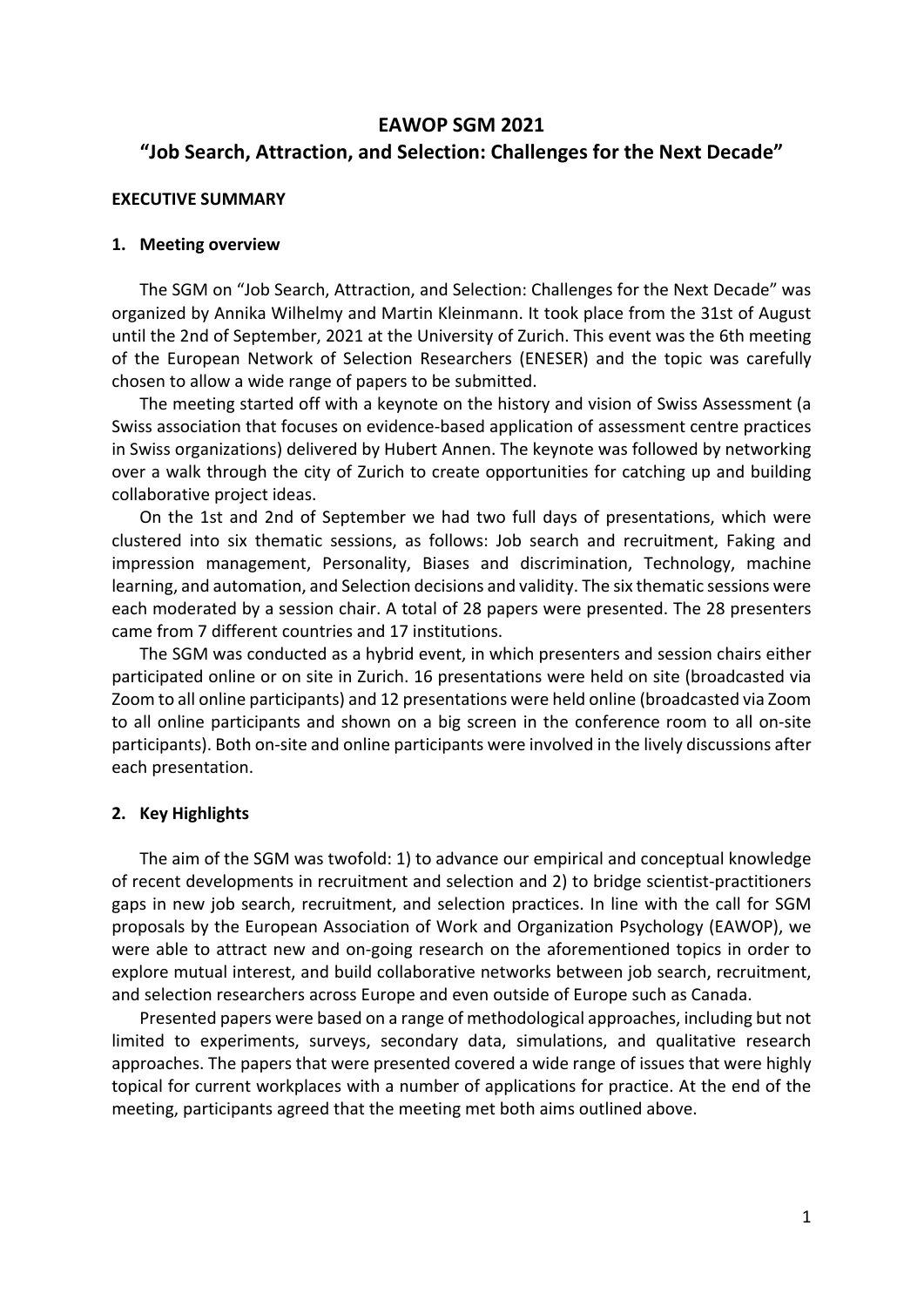### **3. Meeting outcomes**

One outcome of this meeting is a special issue at the International Journal of Selection and Assessment "Job Search, Attraction, and Selection: Challenges for the Next Decade" with Nicolas Roulin, Janneke Oostrom, and Markus Langer as Guest Editors. All presenters have been encouraged to submit their papers. In addition, we agreed that the next meeting would take place in 2023 at KU Leuven in Brussels, Belgium, organized by Karin Proost and Anja Van den Broeck.

### **ACTIVITY REPORT**

### **1. Event General Information**

The SGM took place in Zurich, Switzerland from August 31 until September 2, 2021. The meeting was organized by Annika Wilhelmy and Martin Kleinmann and was held at the University of Zurich. We chose this period because teaching duties of most of the participants were fulfilled by then. In addition, COVID 19 travel restrictions were low at that time.

### **2. Program Overview and Course of the Meeting**

The topic of the meeting was "Job Search, Attraction, and Selection: Challenges for the Next Decade". We purposefully chose a broad topic in order to encourage a large number of submissions. This topic was also different from the previous ENESER meetings that have been organised under the auspices of EAWOP.

The 28 presented papers have been clustered into 6 thematic sessions, as follows:

- 1. Job search and recruitment (4 Presentations)
- 2. Faking and impression management (6 Presentations)
- 3. Personality (4 Presentations)
- 4. Biases and discrimination (5 Presentations)
- 5. Technology, machine learning, and automation (6 Presentations)
- 6. Selection decisions and validity (3 Presentations)

The meeting started off with a keynote on the history and vision of the Swiss association "Swiss Assessment" delivered by Hubert Annen, followed by networking and a walk to the lake and eating traditional Swiss Bratwurst and Bürli together. Over the next two days all 28 papers were scheduled as oral presentations in order to give each presenter an opportunity to get feedback from all participants. Each paper was allocated a slot of 25 minutes encouraging the presenters to talk for 15 minutes and leave the remaining 10 minutes for Q&A. All submissions consisted of 1000‐word abstracts that were circulated among the meeting participants ahead of the meeting.

We also hosted a dinner for all the participants on September 1, 2021 in a restaurant on top of the main building of the University of Zurich. We were blessed with a nice view of Lake Zurich and the landscape surrounding the city.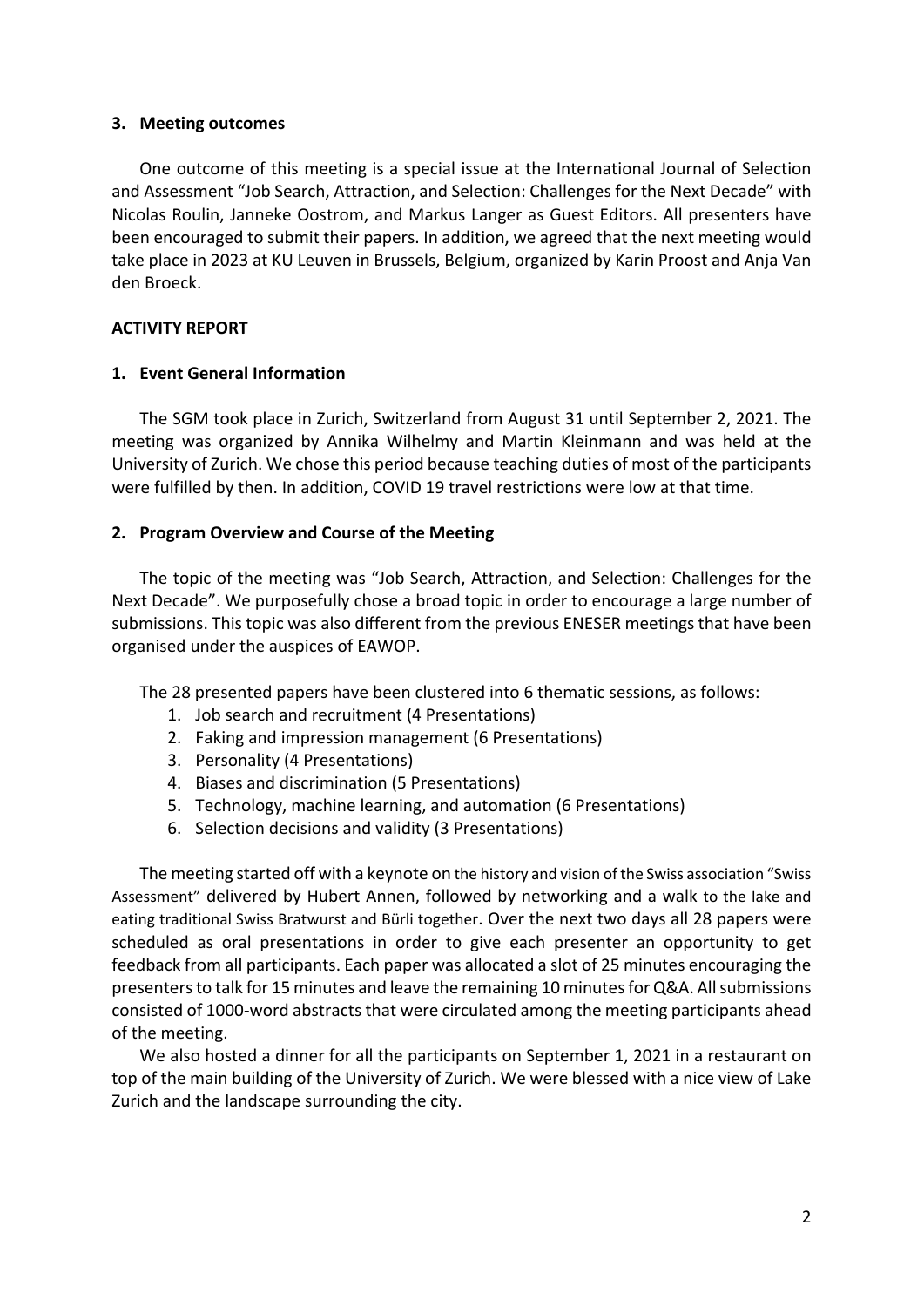### **3. Short Description of the SGM Topic Discussion**

The world of work is changing rapidly due to the availability of big data, the development of artificial intelligence, population migration and demographic changes, and yet these changes and their consequences for individuals, organizations, and society are poorly understood. The developments in the world of work also affect how individuals search for jobs, what kind of jobs they feel attracted to, and how they are selected for jobs (Barrick & Parks‐Leduc, 2019; Dabirian et al., 2017; Dineen et al., 2019). Job search, recruitment and selection have been cornerstones of work and organizational psychology for the last 100 years. Vibrant research in these fields has led to countless meta-analyses and literature reviews aiming to drive theoretical developments and best practice approaches to evidence‐ based management in job search, recruitment, and selection. Despite these efforts, however, it has recently been acknowledged that the fields of job search, recruitment and selection still face just as many (if not more) challenges as one hundred years ago (e.g., Melchers et al., 2020). This is due to various reasons, among which the availability of big data, the development of artificial intelligence, population migration and demographic changes are likely key factors.

The papers that were presented during the meeting covered a broad range of topics related with these issues. The content and methodology was discussed during the Q&A sessions, and connections between the studies presented were highlighted.

### **4. Meeting Implications/Outcomes**

The key outcomes of the meeting are as follows:

- 1. One outcomes of this meeting is a special issue at the International Journal of Selection and Assessment "Job Search, Attraction, and Selection: Challenges for the Next Decade" with Nicolas Roulin, Janneke Oostrom, and Markus Langer as Guest Editors. All presenters have been encouraged to submit their papers. This will further help to amplify the work presented at the SGM.
- 2. Before, during, and after the meeting, we used social media to raise awareness on the SGM (Instagram, LinkedIn, Twitter). We also included @EawopI whenever possible to highlight the support by EAWOP.
- 3. Finally, we agreed that we would like to continue with ENESER meetings on a bi‐ annual basis and have accepted the bid for the next meeting to take place in 2023 at KU Leuven in Brussels, Belgium, organized by Karin Proost and Anja Van den Broeck..

#### **5. SGM Evaluation**

We have not collected any formal feedback on behalf of the meeting participants, however, we have received many emails from the individual participants thanking us for organizing the meeting. The meeting was perceived as well‐organized and offered a good platform for people to either catch up or make new connections. Participants particularly appreciated the hybrid format in which both on-site and online participants were given attention and voice in the discussions.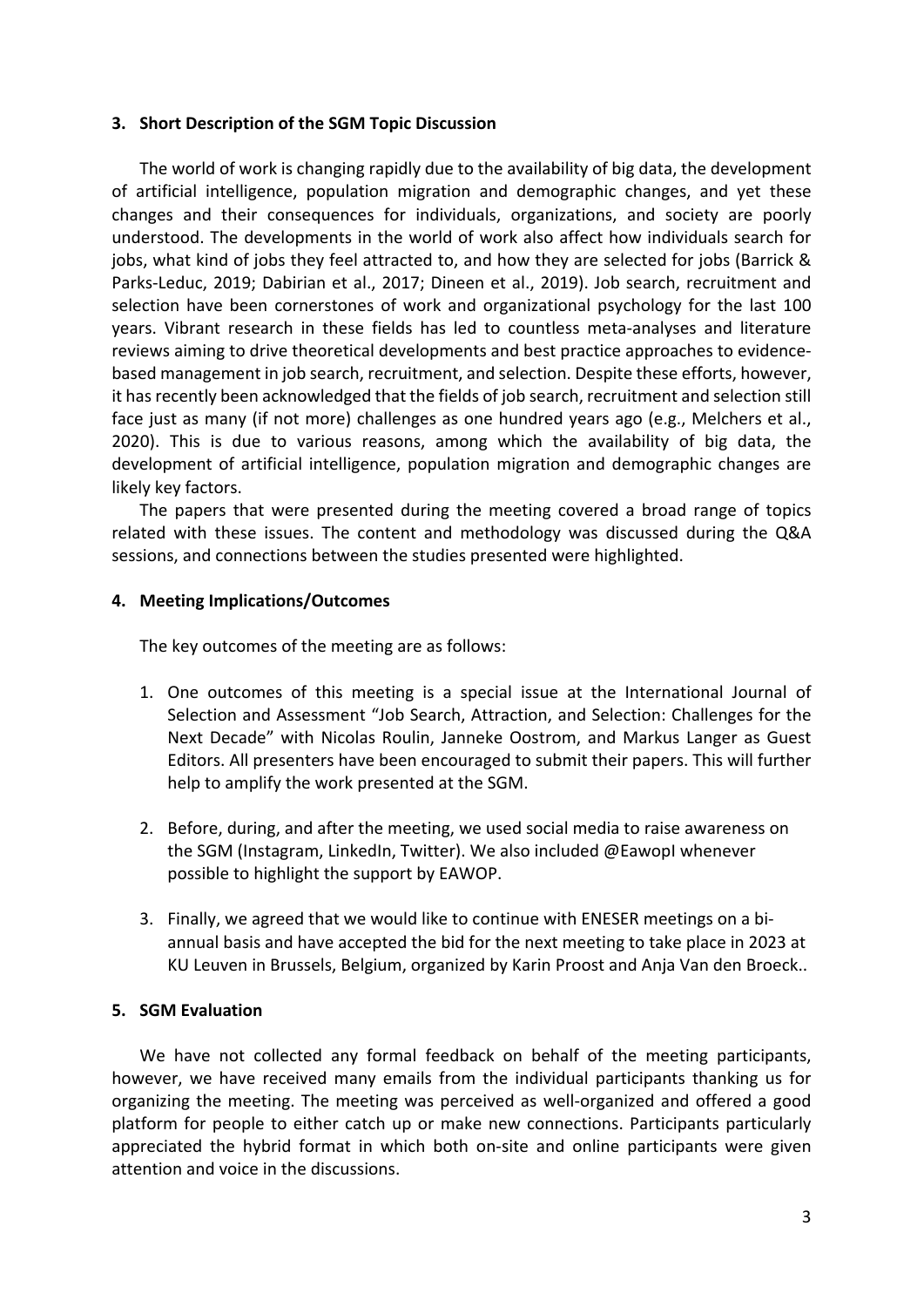From our perspective, we learned about the importance of providing flexibility to participants during the current pandemic (possibility to participate online instead of on site if needed). In addition, the idea of sharing the abstracts with all participants worked well as they could read more details about the studies before attending the meeting.

### **6. References**

- Barrick, M. R., & Parks‐Leduc, L. (2019). Selection for fit. *Annual Review of Organizational Psychology and Organizational Behavior, 6*, 171‐193. https://doi.org/10.1146/annurev‐orgpsych‐012218‐015028
- Dabirian, A., Kietzmann, J., & Diba, H. (2017). A great place to work!? Understanding crowdsourced employer branding. *Business Horizons, 60*(2), 197–205. https://doi.org/10.1016/j.bushor.2016.11.005
- Dineen, B. R., Van Hoye, G., Lievens, F., & Rosokha, L. M. (2019). Third party employment branding: What are its signaling dimensions, mechanisms, and sources? In M. R. Buckley, A. R. Wheeler, J. E. Baur, & J. R. B. Halbesleben (Eds.), *Research in Personnel and Human Resources Management* (pp. 173–226). Emerald Group Publishing Limited. https://doi.org/10.1108/S0742‐730120190000037006
- Melchers, K. G., Roulin, N., & Buehl, A.‐K. (2020). A review of applicant faking in selection interviews. *International Journal of Selection and Assessment, 28*(2), 123‐142. https://doi.org/10.1111/ijsa.12280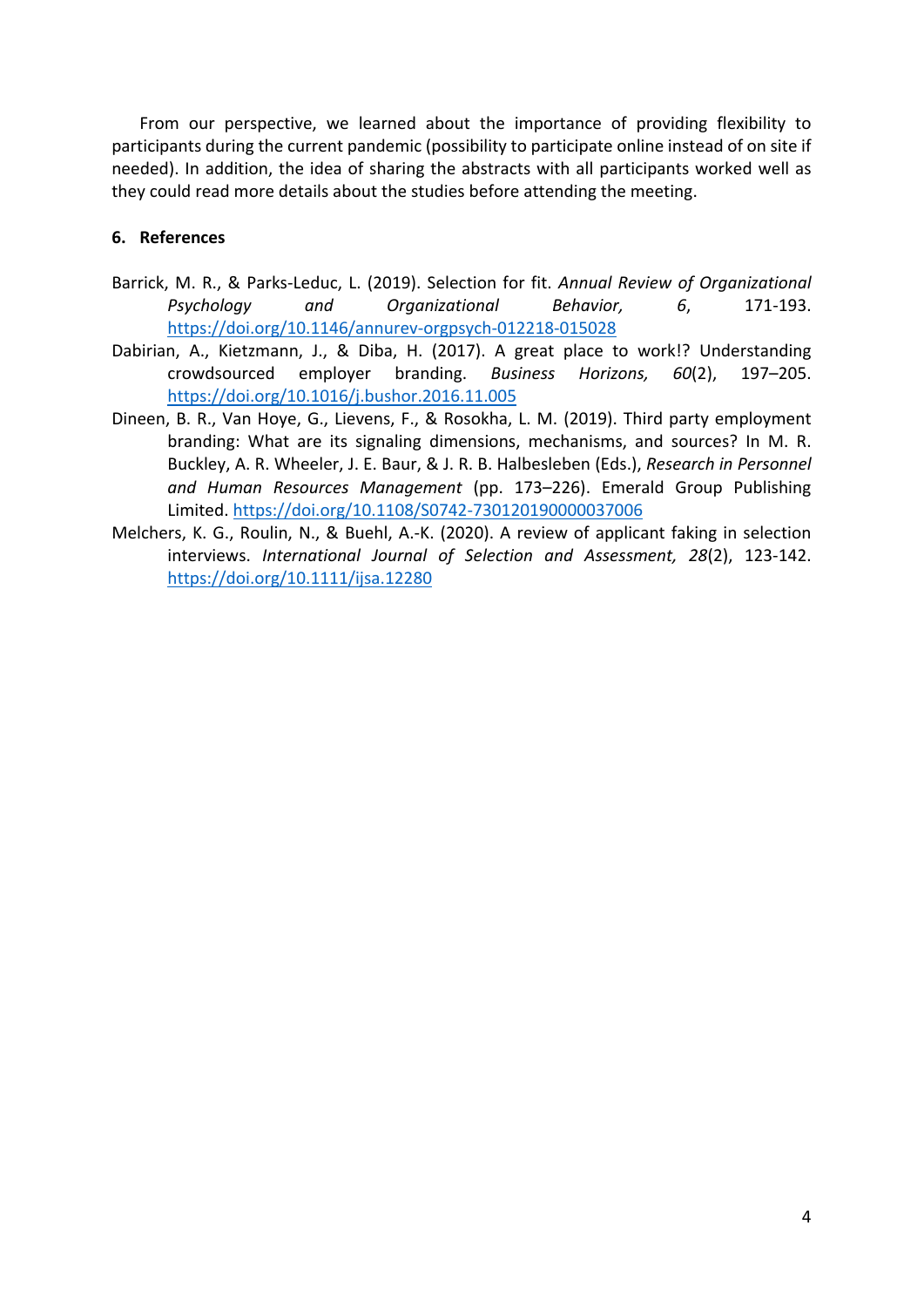



Zurich, Switzerland, August 31 - September 2, 2021

# EAWOP Small Group Meeting

## **Job Search, Attraction, and Selection:**

## **Challenges for the Next Decade**

Program supported by Hochschulstiftung UZH, Stiftung Suzanne und Hans Biäsch, and European Association of Work and Organizational Psychology

| 16:00-16:45 |                                       | Arrival and welcome reception                                                                                                          |
|-------------|---------------------------------------|----------------------------------------------------------------------------------------------------------------------------------------|
| 16:45-17:00 | Annika Wilhelmy & Martin<br>Kleinmann | Welcome by the ENESER meeting organizers                                                                                               |
| 17:00-18:00 | Hubert Annen                          | Keynote talk about the history and vision of Swiss<br>Assessment                                                                       |
| 18:00-20:00 |                                       | Walk to the lake and eating traditional Swiss<br>Bratwurst & Bürli together (at own expense;<br>vegetarian options are also available) |

### **Tuesday, August 31, 2021**

# **Wednesday, September 1, 2021**

| $8.00 - 8:20$                                                   |                      | Arrival                                                                                                                      |  |
|-----------------------------------------------------------------|----------------------|------------------------------------------------------------------------------------------------------------------------------|--|
| $8.20 - 8.30$                                                   | Annika Wilhelmy      | Welcome and information by ENESER Meeting<br>organizers                                                                      |  |
| Session 1: Job search and recruitment (Chair: Martin Kleinmann) |                      |                                                                                                                              |  |
| $8:30 - 9:00$                                                   | Jolien Stremersch    | Job search during the COVID-19 pandemic: The<br>role of regulatory focus                                                     |  |
| $9:00 - 9:30$                                                   | Hira Kanwal          | Attracting applicants during the COVID-19<br>pandemic: The role of employer brand personality<br>and organizational response |  |
| $9:30 - 10:00$                                                  | Konstantina Georgiou | What do the characteristics of the gamified<br>assessment methods signal to applicants?                                      |  |
| 10:00-10.30                                                     | Tim Warszta          | The impact of worker's electronic word of mouth<br>on employer image                                                         |  |
| $10:30 - 11:00$                                                 |                      | Coffee break                                                                                                                 |  |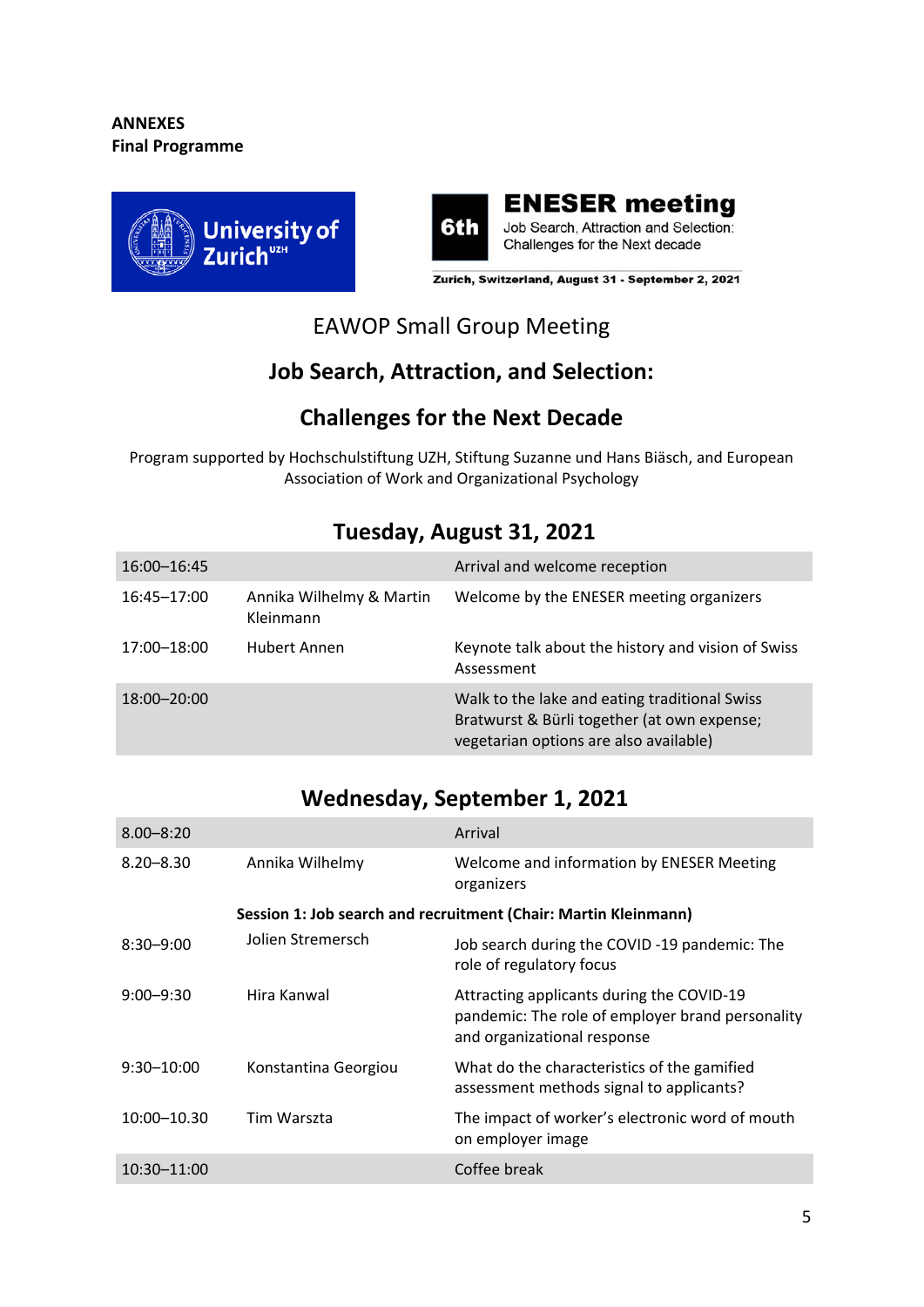#### **Session 2: Faking and impression management (Chair: Klaus Melchers)**

| 11:00-11:30 | Niklas Schulte       | The faking resistance of graded paired<br>comparisons                                                                                                        |
|-------------|----------------------|--------------------------------------------------------------------------------------------------------------------------------------------------------------|
| 11:30-12:00 | <b>Benedikt Bill</b> | Exploring and testing countermeasures against<br>faking in job interviews                                                                                    |
| 12:00-12:30 | Nadine Janssen       | Detecting faking on personality inventories using<br>machine learning algorithms                                                                             |
| 12:30-14:00 |                      | Lunch                                                                                                                                                        |
| 14:00-14:30 | Franciska Krings     | Older and younger job seekers on LinkedIn: Similar<br>presentation strategies, different outcomes                                                            |
| 14:30-15:00 | Lenke Roth           | Liar, liar, pants on fire: How verbal deception cues<br>signal honest vs. deceptive impression<br>management and influence interview ratings                 |
| 15:00-15:30 | Annika Wilhelmy      | Job previews and applicant impression<br>management in the interview                                                                                         |
| 15:30-16:00 |                      | Coffee break                                                                                                                                                 |
|             |                      | Session 3: Personality (Chair: Franciska Krings)                                                                                                             |
| 16:00-16:30 | Ilke Inceoglu        | Studying cross-cultural personality differences<br>using the forced-choice OPQ: Implications for<br>organizations                                            |
| 16:30-17.00 | Valerie Schröder     | Towards a better use of personality in personnel<br>selection - using alternative methods and<br>predicting an expanded range of job performance<br>criteria |
| 17:00-17:30 | Djurre Holtrop       | Using text-analysis to obtain personality ratings<br>from job interviews                                                                                     |
| 17:30-18:00 | Antonis Koutsoumpis  | What does your voice reveal about you? Trait<br>activation of voice characteristics and their                                                                |
|             |                      | relations with personality and communication<br>styles                                                                                                       |

# **Thursday, September 2, 2021**

### **Session 4: Biases and discrimination (Chair: Adrian Bangerter)**

| $8:00 - 8:30$ | Eva Derous     | Video-resumes and discrimination against older-<br>aged applicants: More fear than reality?                                             |
|---------------|----------------|-----------------------------------------------------------------------------------------------------------------------------------------|
| $8:30 - 9:00$ | Aylin Koçak    | When job ads turn older and younger candidates<br>down: evidence from two experimental studies                                          |
| $9:00 - 9:30$ | Rami Al-Sharif | "I am a Muslim, how will I cope in your<br>organisation?": Skilled Muslims' recruitment and<br>selection expectations and experiences - |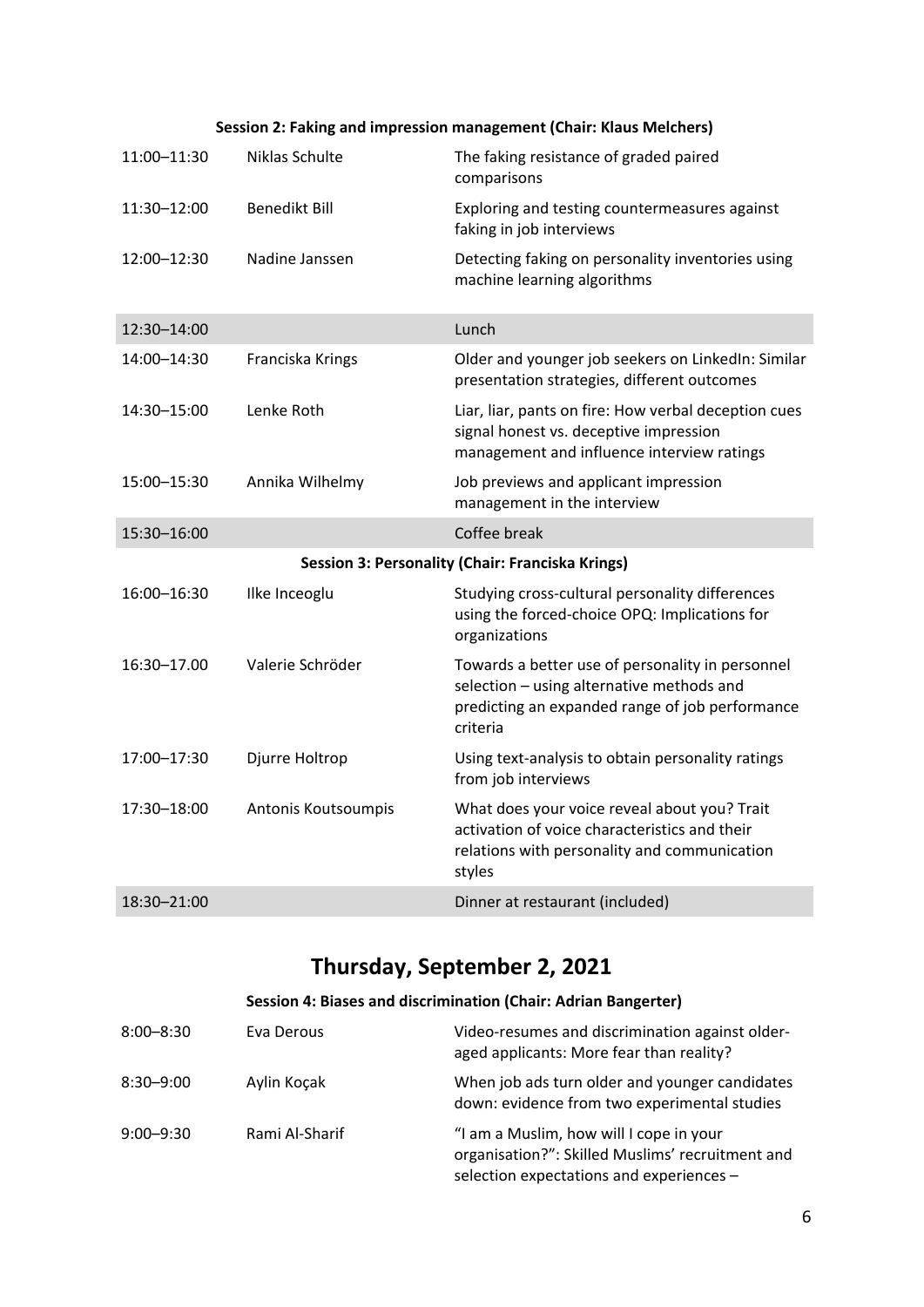|                                                                      |                                         | understanding the role of stereotype threat, multi-<br>level trust and anticipated justice                                                                                 |  |  |
|----------------------------------------------------------------------|-----------------------------------------|----------------------------------------------------------------------------------------------------------------------------------------------------------------------------|--|--|
| $9:30 - 10:00$                                                       | Saranya Manoharan                       | An intersectional perspective on age bias in job<br>interviews                                                                                                             |  |  |
| 10:00-10.30                                                          | Katja Wehrle                            | "When you try, and try, and try and don't<br>progress": stakeholders' perspectives on refugees'<br>self-regulation during resettlement                                     |  |  |
| 10:30-11:00                                                          |                                         | Coffee break                                                                                                                                                               |  |  |
|                                                                      |                                         | Session 5: Technology, machine learning, and automation (Chair: Eva Derous)                                                                                                |  |  |
| 11:00-11:30                                                          | Alina Köchling                          | Can I show my skills? Affective responses to<br>algorithmic decision-making in the recruitment<br>and selection process                                                    |  |  |
| 11:30-12:00                                                          | Markus Langer                           | Investigating trust in automated systems and<br>human-automation teams in personnel selection                                                                              |  |  |
| 12:00-12:30                                                          | Janneke Oostrom                         | In AI we trust? Applicant reactions to algorithm-<br>versus recruiter-based evaluations                                                                                    |  |  |
| 12:30-14:00                                                          |                                         | Lunch                                                                                                                                                                      |  |  |
| 14:00-14:30                                                          | Adrian Bangerter                        | Automatic identification of storytelling responses<br>to past-behavior interview questions via machine<br>learning                                                         |  |  |
| 14:30-15:00                                                          | Mehdi Salimian                          | Examining the effect of media-richness of AVI<br>designs on perceived social presence, applicant<br>impression management, interview anxiety, and<br>interview performance |  |  |
| 15:00-15:30                                                          | Johannes Basch                          | Good things need time: The role of preparation<br>time on interview performance in video interviews                                                                        |  |  |
| 15:30-16:00                                                          |                                         | Coffee break                                                                                                                                                               |  |  |
| Session 6: Selection decisions and validity (Chair: Janneke Oostrom) |                                         |                                                                                                                                                                            |  |  |
| 16:00-16.30                                                          | Pia Ingold                              | An assessment center is an assessment center is<br>an assessment center is an assessment center?                                                                           |  |  |
| 16:30-17:00                                                          | Ryan Cook                               | Testing the Conditional Reasoning Test for<br>Workplace Psychopathy (CRT-WP) faking<br>resistance in simulated selection                                                   |  |  |
| 17:00-17:30                                                          | Laura Graf                              | Academic success is in the eye of the beholder:<br>Understanding scholars' implicit appointment<br>preferences through adaptive choice-based<br>conjoint analysis          |  |  |
| 17:30-18:00                                                          | Annika Wilhelmy and<br>Martin Kleinmann | Closing remarks and information about the<br>next ENESER meeting                                                                                                           |  |  |

All indicated times are Zurich time (Central European Summer Time).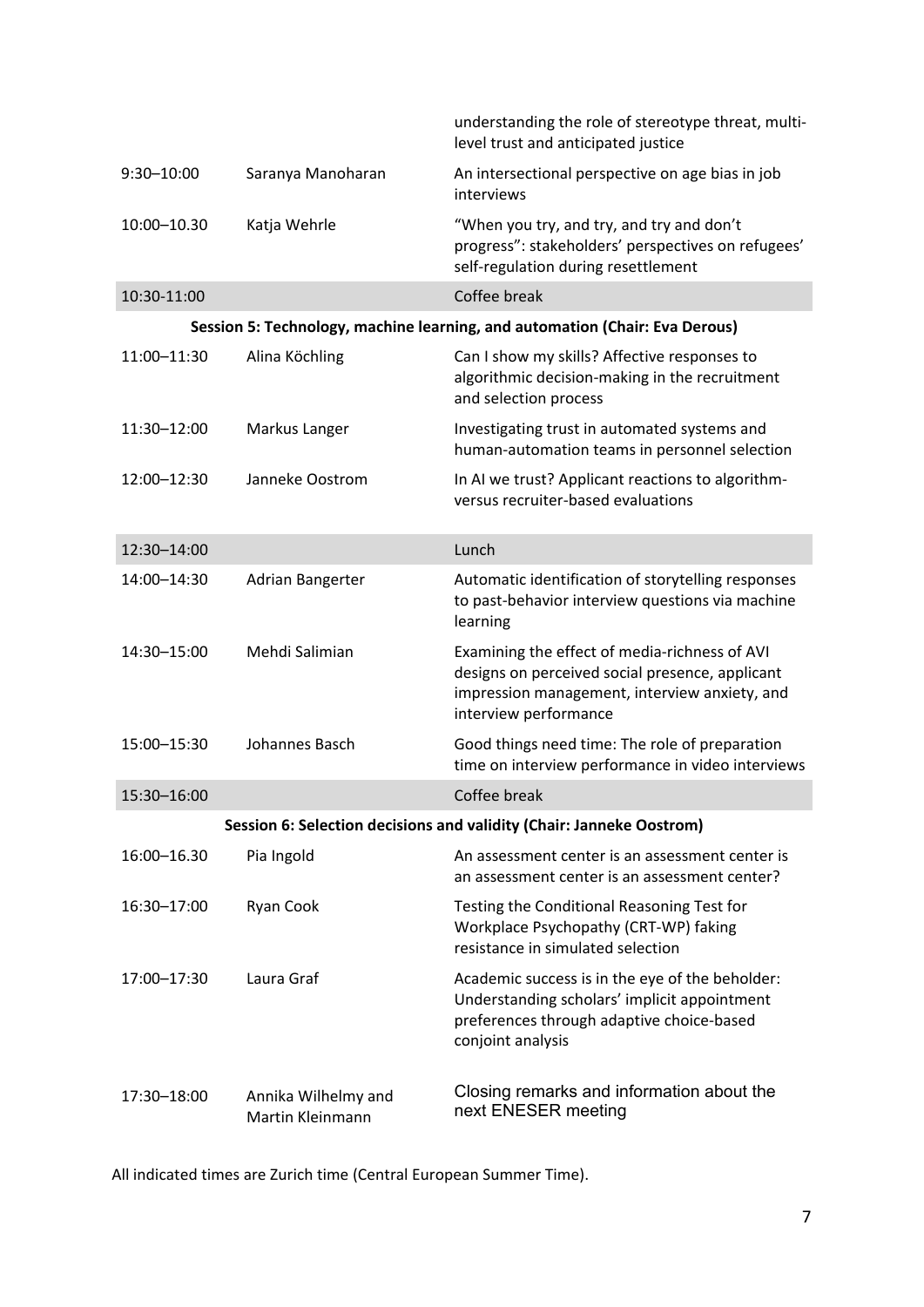#### **List of Participants/Presenters**

Alina Köchling Malina.Koechling@hhu.de Antonis Koutsoumpis a.koutsoumpis@vu.nl Laura Graf laura.graf@tum.de Franziska Krings franciska.krings@unil.ch Konstantina Gerogiou kongeorgiou@aueb.gr Eva Derous Eva.Derous@UGent.be Ilke Inceoglu I.Inceoglu@exeter.ac.uk Aylin Koca Aylin.Kocak@UGent.be Nadine Janssen madine.janssen@ixly.nl Janneke Oostrom i.k.oostrom@vu.nl Mehdi Salimian mehdi.salimian@smu.ca Hira Kanwal **Hira.Kanwal@UGent.be** Ryan Cook Ryan.Cook@smu.ca

Markus Langer markus.langer@uni-saarland.de Katja Wehrle 
Katja.Wehrle@psychol.uni-giessen.de Bill Benedikt benedikt.bill@uni-ulm.de Niklas Schulte niklas.schulte@uni‐ulm.de Annika Wilhelmy a.wilhelmy@psychologie.uzh.ch Johannes Basch johannes.basch@uni-ulm.de Lenke Roth Lenke.Roth@psychol.uni‐giessen.de Pia Ingold **p.ingold@psychologie.uzh.ch** Valerie Schröder v.schroeder@psychologie.uzh.ch Jolien Stremersch Jolien.Stremersch@UGent.be Adrian Bangerter adrian.bangerter@unine.ch Saranya Manoharan saranya.manoharan@unil.ch Rami Al-Sharif Rami.Alsharif@glasgow.ac.uk Djurre Holtrop **D.J.Holtrop@tilburguniversity.edu** Tim Warszta warszta@fh‐westkueste.de